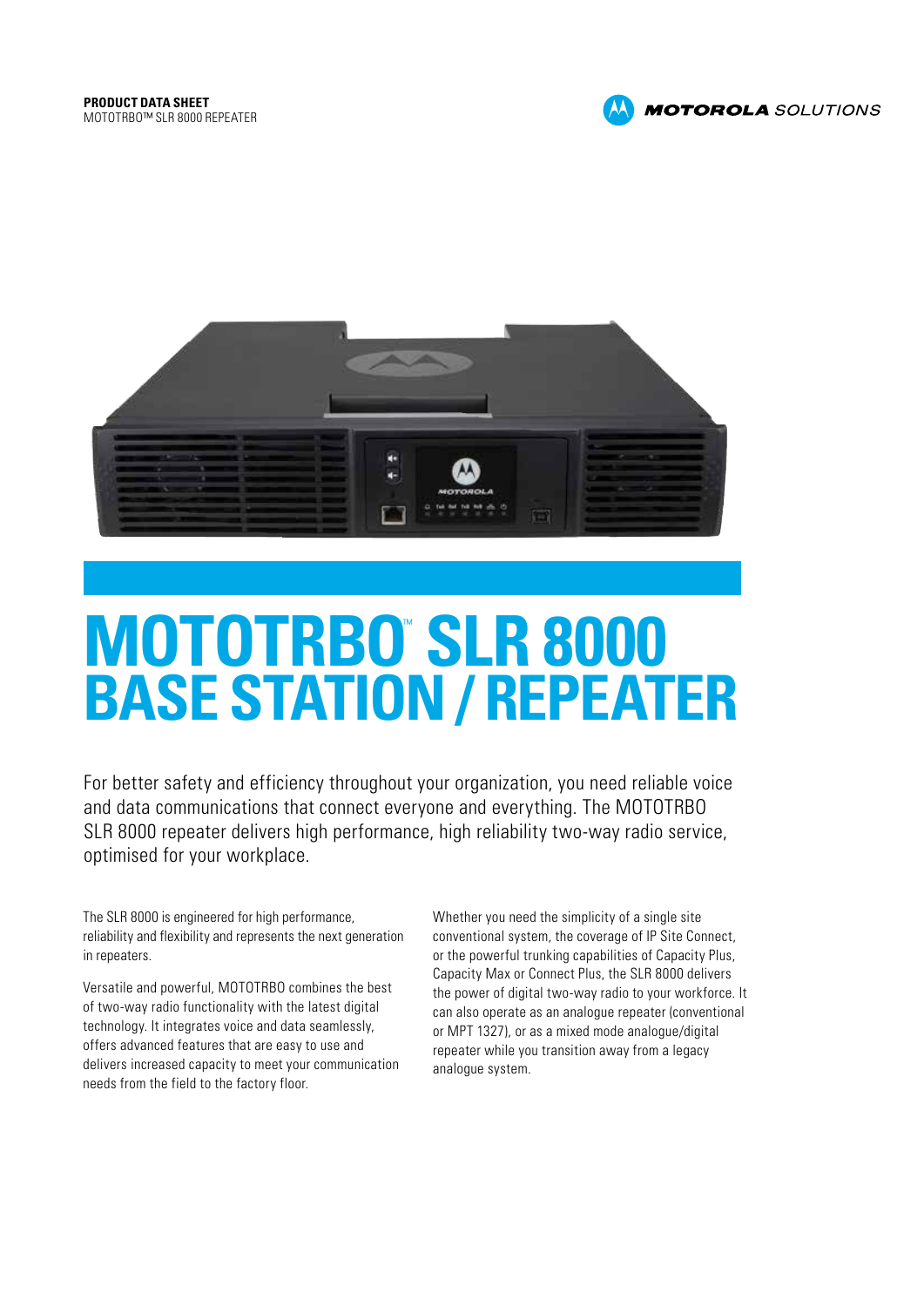# **GENERAL SPECIFICATIONS**

|                                              | <b>VHF</b>                                                                                                                                                                                                                      | <b>UHF</b>            |
|----------------------------------------------|---------------------------------------------------------------------------------------------------------------------------------------------------------------------------------------------------------------------------------|-----------------------|
| Frequency Range                              | 136-174 MHz                                                                                                                                                                                                                     | 400-470 MHz           |
| <b>Channel Spacing</b>                       | 12.5 / 20 / 25 kHz                                                                                                                                                                                                              |                       |
| Channel Step Size                            |                                                                                                                                                                                                                                 | 5 Hz                  |
| <b>Frequency Stability</b>                   | $0.5$ ppm                                                                                                                                                                                                                       |                       |
| <b>Channel Capacity</b>                      | 64                                                                                                                                                                                                                              |                       |
| <b>RF Output Power</b>                       | 1-100 W                                                                                                                                                                                                                         |                       |
| Dimensions (H x W x D)                       | 89 x 483 x 438 mm (3.5 x 19 x 17.25 in)                                                                                                                                                                                         |                       |
| Weight                                       | 14.1 kg (31 lbs)                                                                                                                                                                                                                |                       |
| Input Voltage (AC)                           |                                                                                                                                                                                                                                 | 100-240 Vac, 47-63 Hz |
| Current (standby), 110 / 240 V               | 0.25 / 0.3 A                                                                                                                                                                                                                    |                       |
| Current (transmitting at 100 W), 110 / 240 V | 2.1 / 1.1 A (typical)                                                                                                                                                                                                           | 2.0 / 1.1 A (typical) |
| Input Voltage (DC)                           | 12 V (11.0-15.5 V) / 24 V (21.6-32.0 V)                                                                                                                                                                                         |                       |
| Current (standby), 24 V                      | 0.5A                                                                                                                                                                                                                            |                       |
| Current (transmitting at 100 W), 24 V        | 8.6 A (typical)                                                                                                                                                                                                                 | 8.2 A (typical)       |
| Input Power Modes                            | AC only, DC only, AC with Battery Revert                                                                                                                                                                                        |                       |
| <b>Operating Temperature Range</b>           | -30 to +60 °C (-22 to +140 °F)                                                                                                                                                                                                  |                       |
| Humidity                                     | RH of 95%, Non-condensing at 50 °C (122 °F)                                                                                                                                                                                     |                       |
| Max Duty Cycle                               | 100%                                                                                                                                                                                                                            |                       |
| Digital Vocoder Type                         | $AMBE+2^{TM}$                                                                                                                                                                                                                   |                       |
| Battery Charger Capacity (12 / 24 V)         | 5 A                                                                                                                                                                                                                             |                       |
| Connectivity, front panel                    | USB B Receptacle, Microphone (RJ45), Speaker (integrated)                                                                                                                                                                       |                       |
| Connectivity, rear panel                     | Tx (N female), Rx (BNC female), USB A Receptacle, 2x Ethernet, DB25 Accessory Connector,<br>External Reference (BNC Female)                                                                                                     |                       |
| <b>External Reference</b>                    | 5 / 10 MHz (Auto-detect)                                                                                                                                                                                                        |                       |
| <b>Supported System Types</b>                | Digital Conventional, IP Site Connect, Capacity Plus, Capacity Max, Connect Plus<br>Analogue Conventional, Analogue Conventional Voting, MPT 1327                                                                               |                       |
| Audio Types                                  | Input: Balanced (600 ohms and Country-specific Impedances),<br>Unbalanced (1000 ohms), Microphone Accessory Port.<br>Output: Balanced (600 ohms and Country-specific Impedances),<br>Unbalanced (600 ohms), Integrated Speaker. |                       |
| Audio Levels                                 | Input: Balanced: +10 to -30 dBm, Unbalanced: Adjustable, 80 mV rms nominal for 60% RSD.<br>Output: Balanced: +7 to -30 dBm, Unbalanced: Adjustable, 330 mV rms nominal @ 60% RSD.                                               |                       |
| <b>FCC Emission Designators</b>              | 11KOF3E, 16KOF3E, 7K6OFXD, 7K6OF7D, 7K6OFXE, 7K6OF7E, 7K6OF7W                                                                                                                                                                   |                       |
| FCC Type Acceptance                          | ABZ99FT3095                                                                                                                                                                                                                     | ABZ99FT4098           |
| IC Description                               | 109AB-99FT3095                                                                                                                                                                                                                  | 109AB-99FT4098        |

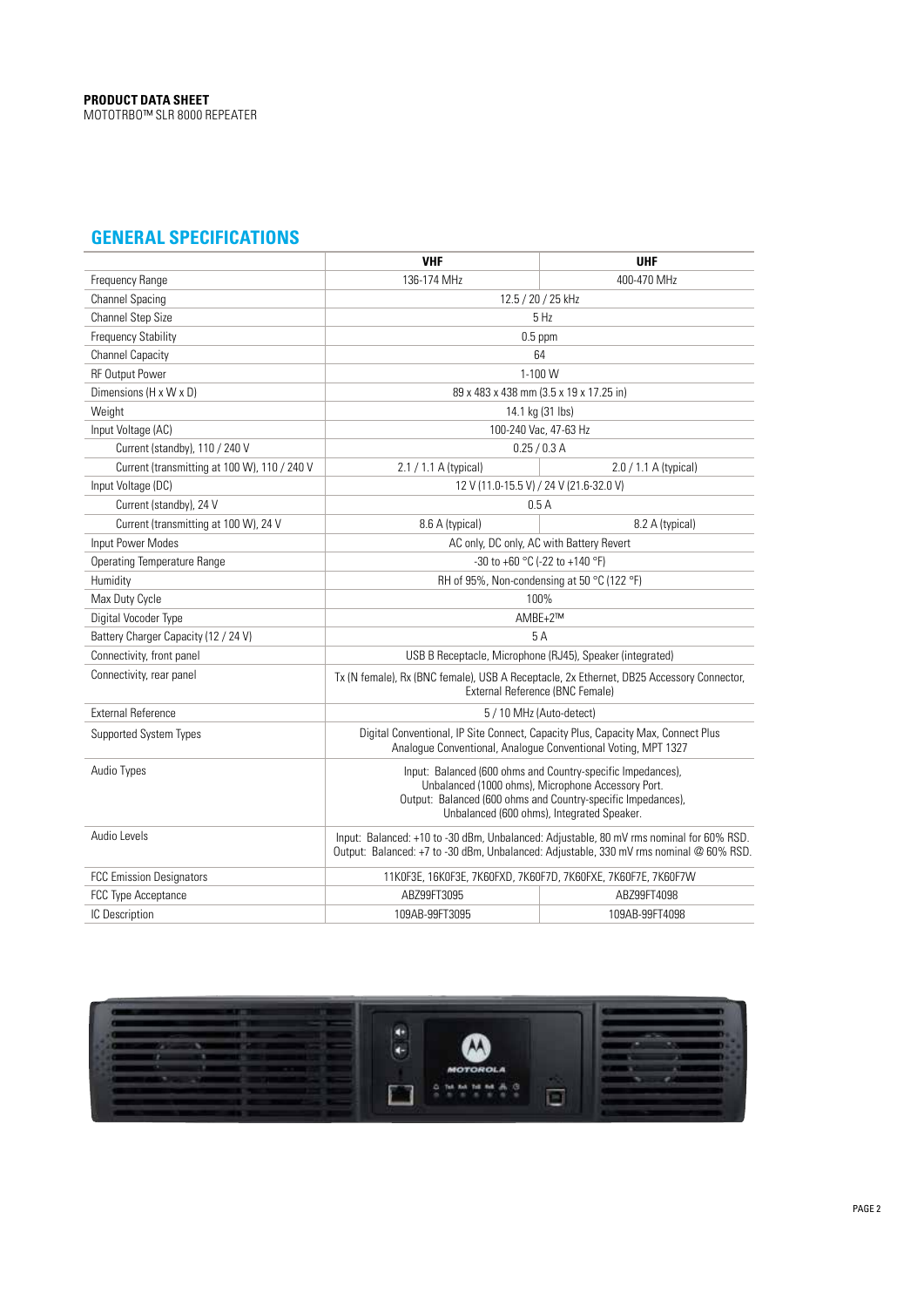## **RECEIVER**

|                                          | <b>VHF</b>                          | <b>UHF</b>                 |  |
|------------------------------------------|-------------------------------------|----------------------------|--|
| Frequency Range                          | 136-174 MHz                         | 400-470 MHz                |  |
| Sensitivity, 12dB SINAD                  |                                     | $0.3$ uV (0.22 uV typical) |  |
| Sensitivity, 5% BER                      | $0.25$ uV (0.18 uV typical)         |                            |  |
| Selectivity (TIA603D), 25 / 12.5 kHz     | 83 / 52 dB                          | 78 / 52 dB                 |  |
| Selectivity (TIA603), 25 / 12.5 kHz      | 83 / 75 dB                          | 80 / 75 dB                 |  |
| Intermodulation Rejection (TIA603D/ETSI) | 85 / 73 dB (87 / 78 dB typical)     |                            |  |
| Spurious Rejection (TIA603D/ETSI)        | 85 / 75 dB (95 / 90 dB typical)     |                            |  |
| Audio Distortion                         | $<$ 3% ( $<$ 1.5% typical)          |                            |  |
| Hum and Noise, 25 / 12.5 kHz             | -50 / -45 dB (-56 / -52 dB typical) |                            |  |
| Blocking                                 | $>$ 110 dB (113 dB typical)         |                            |  |

#### **PRODUCT MEETS**

• ETSI 300-086

п

л

- ETSI 300-113 • TIA/EID603D
- CE Marked
- RoHS2-Compliant
- UL Listed
- Digital Protocol ETSI TS 102 361-1, -2, -3, -4 (DMR Tier II and III)

## **TRANSMITTER**

|                                                 | <b>VHF</b>                                   | <b>UHF</b>  |  |
|-------------------------------------------------|----------------------------------------------|-------------|--|
| Frequency Range                                 | 136-174 MHz                                  | 400-470 MHz |  |
| <b>RF Output Power</b>                          | DC (24 V) or AC 1-100 W<br>DC (12 V) 1-50 W  |             |  |
| Max Duty Cycle                                  | 100%                                         |             |  |
| Intermodulation Attenuation                     | 55 dB                                        |             |  |
| Adjacent Channel Power (TIA603D), 25 / 12.5 kHz | 75 / 60 dB                                   |             |  |
| Adjacent Channel Power (ETSI), 25 / 12.5 kHz    | 75 / 60 dB (78 / 62 dB typical)              |             |  |
| <b>Conducted Spurious Emissions</b>             | 40 dBm < 1 GHz, -30 dBm > 1 GHz              |             |  |
| Audio Response                                  | TIA603D                                      |             |  |
| Audio Distortion                                | $<$ 3% ( $<$ 1% typical)                     |             |  |
| Hum and Noise, 25 / 12.5 kHz                    | $-50$ / $-45$ dB ( $-55$ / $-52$ dB typical) |             |  |
| Rated System Deviation, 25 /12.5 kHz            | $\pm 5.0 / \pm 2.5$ kHz                      |             |  |



\*\*Images show product equipped with optional modules

#### NOTES

Availability is subject to individual country law and regulations. All specifications shown are typical unless otherwise stated and are subject to change without notice. Specifications are for unit excluding options, unless otherwise stated.